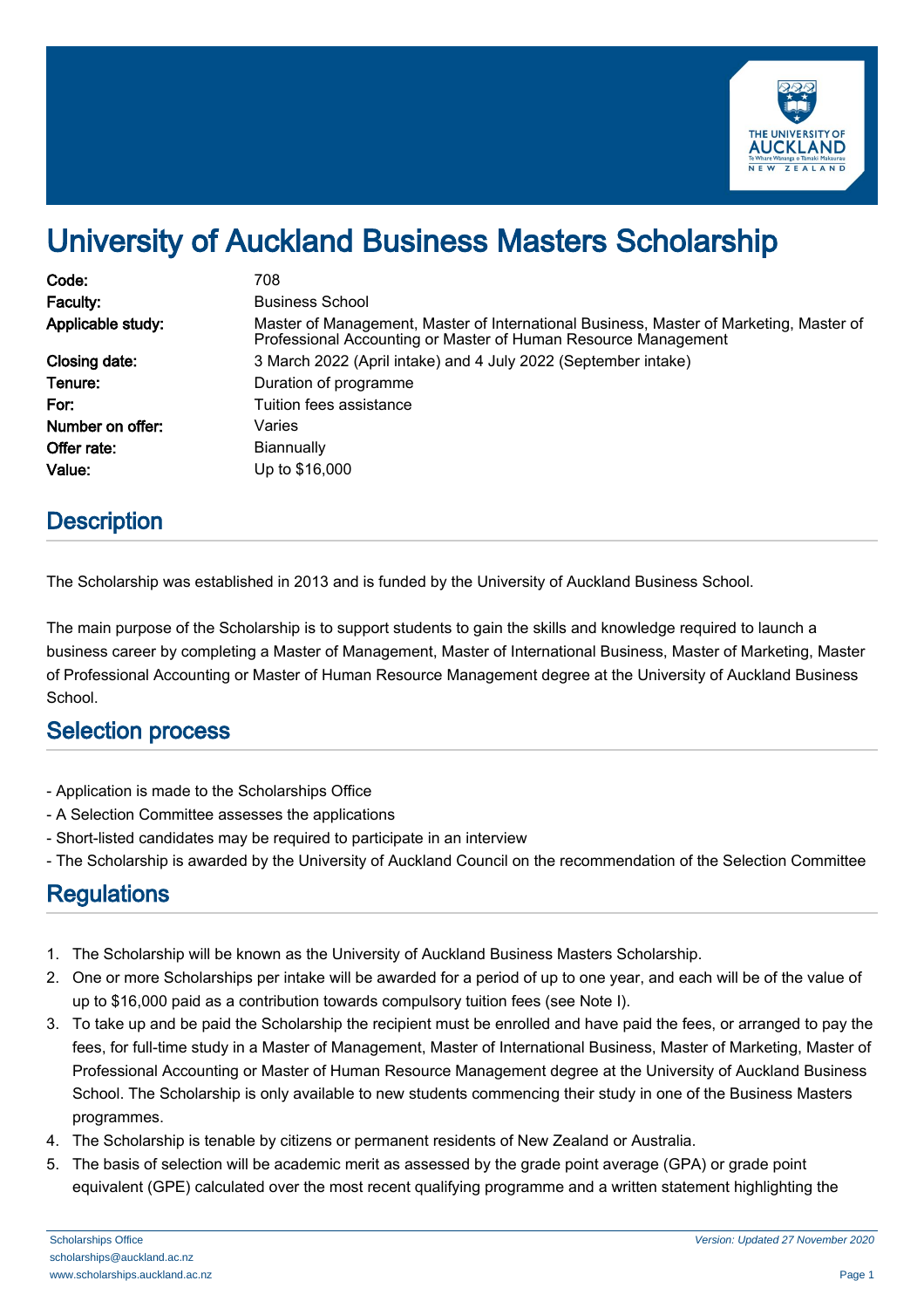applicant's potential to succeed in business studies at the University of Auckland, career goals, motivation and how they can be an ambassador for the University of Auckland Business School. The successful candidate will have a minimum GPA/GPE of 6.00 (5.50 for Māori and Pacific candidates) (see Notes V and VI).

- 6. The Scholarship will be awarded by the University of Auckland Council on the recommendation of a Selection Committee comprising the Dean of the Faculty of Business and Economics (or nominee), the Director of the Graduate School of Management (or nominee), and the Director of Masters Programmes of the Graduate School of Management (or nominee).
- 7. To continue to hold the Scholarship, the recipient must maintain a GPA of 5.00 (equivalent to a B average) in each quarter of study.
- 8. The Scholarship will be paid as a tuition/compulsory fees credit for the duration of the programme in instalments at the start of each quarter of study (see Notes I to III).
- 9. The Scholarship may be held concurrently with any other scholarship, award or grant as long as the regulations for that scholarship, award or grant permit and the University of Auckland Council is informed and approves. It is the responsibility of the recipient to declare to the Scholarships Office all other scholarships, awards and grant funding received and for which the awardee receives payment while also in payment for this Scholarship. Preference may be given to students not receiving other financial assistance.
- 10. The University of Auckland Council has the power to terminate or suspend a Scholarship if it receives a report of unsatisfactory progress of a Scholar from the Director of Masters Programmes of the Graduate School of Management, or if the Scholar withdraws from their programme of study.
- 11. The University of Auckland Council is not obliged to make an award if in any year there is no candidate of sufficient merit.
- 12. The University of Auckland has the power to amend or vary these Regulations, in consultation with the Dean of the Faculty of Business and Economics, provided that there is no departure from the main purpose of the Scholarships.
- 13. Applications close with the Scholarships Office on 3 March (for the April intake) and 4 July (for the September intake) in the year of the award.
- 14. Notes [I]-[IX] below are deemed to be regulations.

## **Notes**

- I. Tuition/Compulsory fees are only those related to the relevant programme of study, plus Student Services Fee and Building Levy.
- II. Students enrolled in a Master of Management will be paid at \$2,500 for each of the first four quarters of study and at \$2,000 for the fifth and final quarter.
- III. Students enrolled in the Master of International Business, Master of Marketing, Master of Professional Accounting and Master of Human Resources will be paid at \$2,500 for each of the first four quarters of study and at \$3,000 for the final two quarters of study.
- IV. In accepting the Scholarship, the recipient authorises the use of their personal University of Auckland details and photo in promotional materials for the Business School's programmes. In addition, it is anticipated that the recipient will participate as an ambassador at events which support and promote the Scholarships and studies in the University of Auckland Business School.
- V. The most recent qualifying programme is defined as the most recently completed programme of study that qualifies the applicant for entry to the masters programme for which they are applying. Where the qualifying programme is a conjoint programme the GPA/GPE will be calculated over the entirety of the conjoint programme. The maximum approved exchange or transfer credit that can be excluded from the GPA/GPE calculation is 60 points. Where the most recently completed programme is a Transitional Certificate, the qualifying programme is the Transitional Certificate and the most recently completed prior degree.
- VI. The written statement should be no more than 500 words.
- VII. If there are no candidates of sufficient merit the University of Auckland Council may, at its discretion, award the scholarship to candidates who are not citizens or permanent residents of New Zealand or Australia.